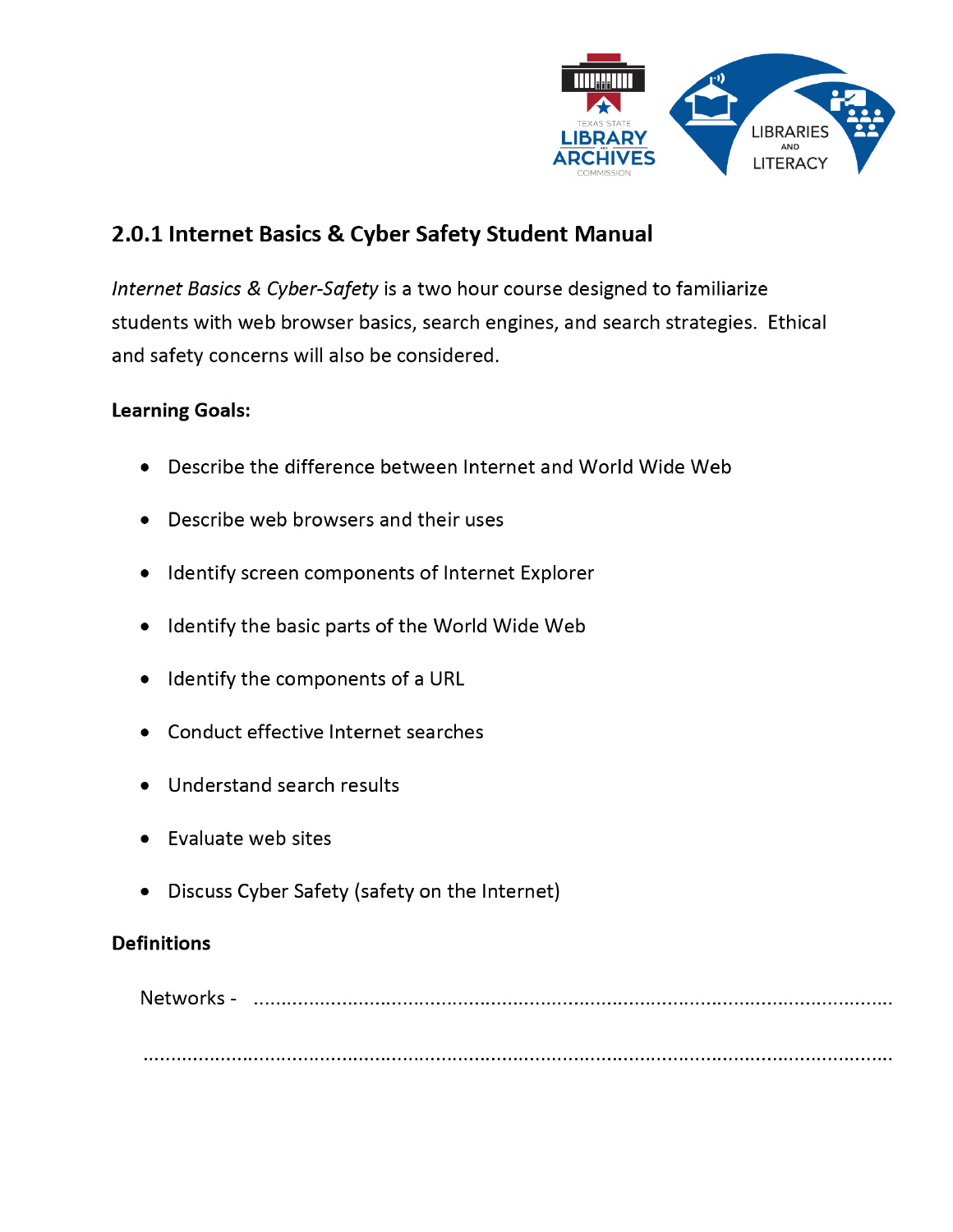| World Wide Web |                                                                  |
|----------------|------------------------------------------------------------------|
|                |                                                                  |
|                |                                                                  |
|                |                                                                  |
|                | Review screen components of Internet Explorer from the top down. |
|                |                                                                  |
|                |                                                                  |
|                |                                                                  |
|                |                                                                  |
|                |                                                                  |
|                |                                                                  |
|                |                                                                  |
|                |                                                                  |
|                |                                                                  |
|                |                                                                  |
|                |                                                                  |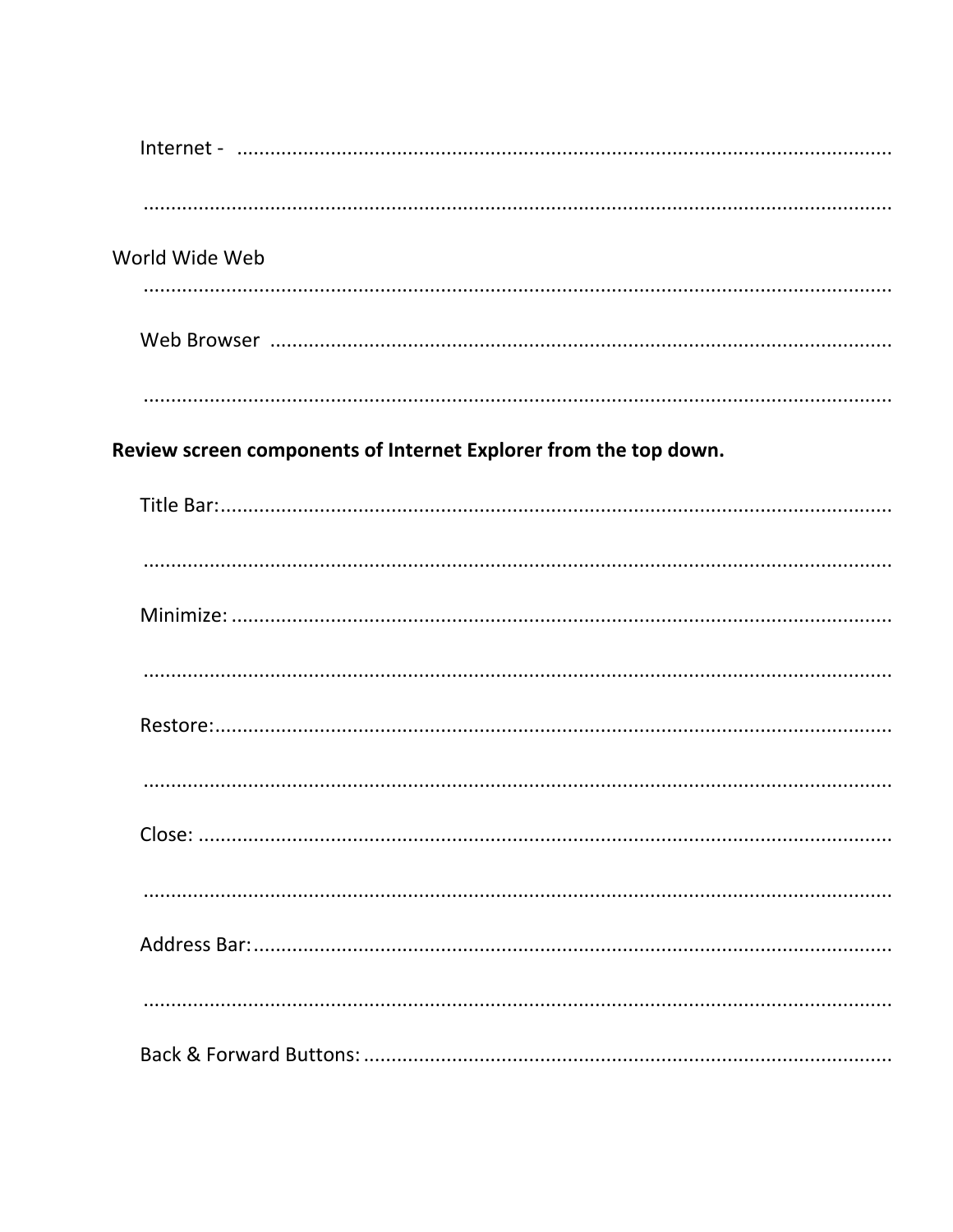| Tabs:                       |
|-----------------------------|
|                             |
|                             |
|                             |
| <b>More Definitions</b>     |
|                             |
|                             |
| <b>URL</b>                  |
|                             |
|                             |
|                             |
| <b>Internet Search Tips</b> |

- Every word matters. Generally, all the words you put in the query will be used.  $\bullet$
- Search does not care about capital letters or punctuation. A search for [new york times] is the same as a search for [New York Times].
- Remember that a search engine is not a human. Instead of typing [Do I have the flu?], type in [flu symptoms].
- Choose descriptive words. The more unique the word is the more likely you are to get relevant results. Words that are not very descriptive, like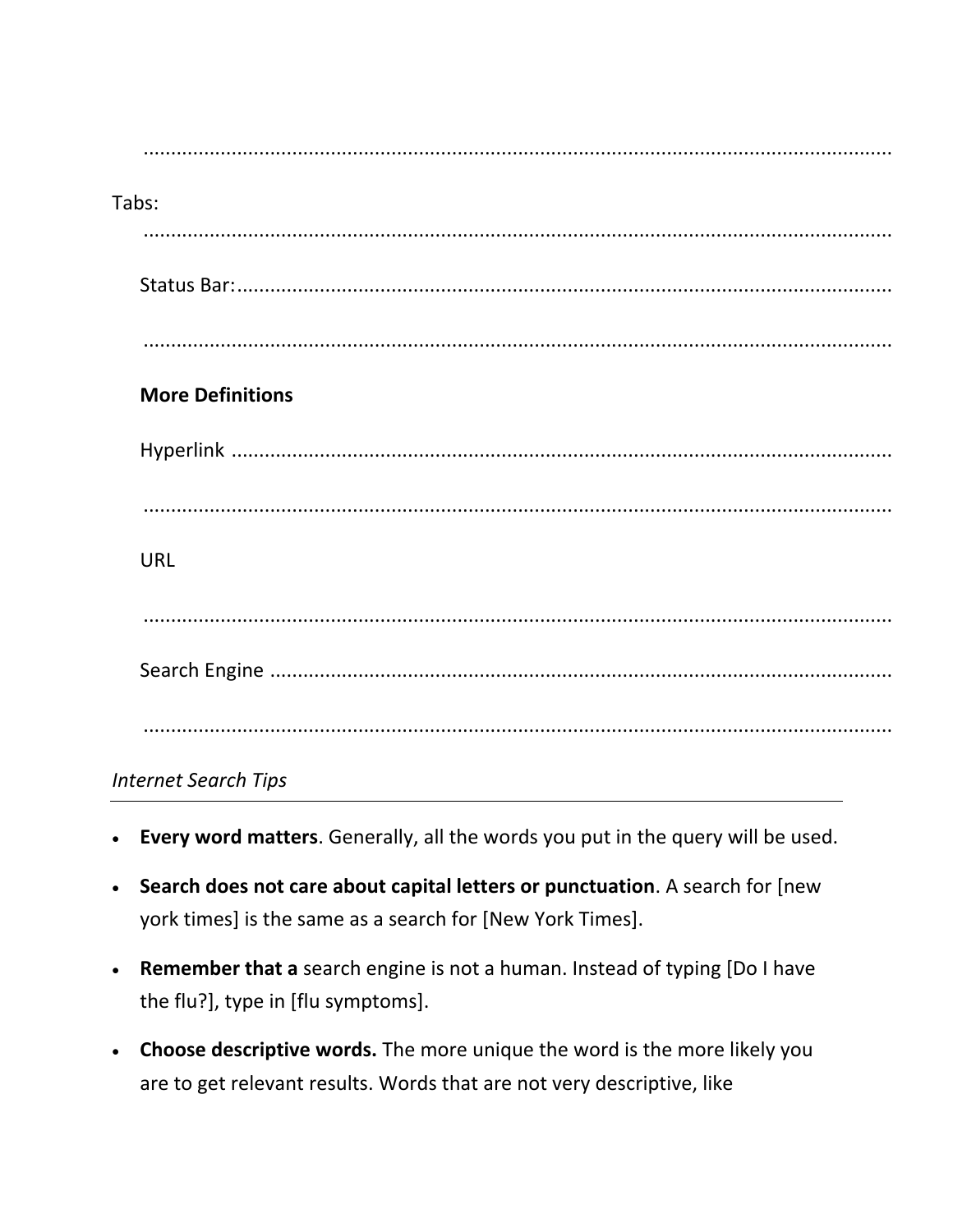'document,' 'website,' 'company,' or 'info,' are usually not needed.

# *2.0.2 Internet Scavenger Hunt is completed using the questions below and your computer.*

- 1. When did William Barret Travis write his famous letter from the Alamo?
- 2. What are the words of the Pledge of allegiance to the Texas State Flag?
- 3. Who was the "Bandit Queen of Dallas?
- 4. Who declared the "hook 'em horns" the official UT hand symbol in 1955?\
- 5. Where was Lyle Lovett born:
- 6. What was the name of the school in Rusk Country where a natural gas leak led to an explosion, killing 319 students and teachers?
- 7. What is the estimated number of songs with Texas or Texas places in the titles?
- 8. What is the Texas State Shell?
- 9. The King Ranch is bigger than what state?
- 10. What children's book was set in Camp Green Lake Texas?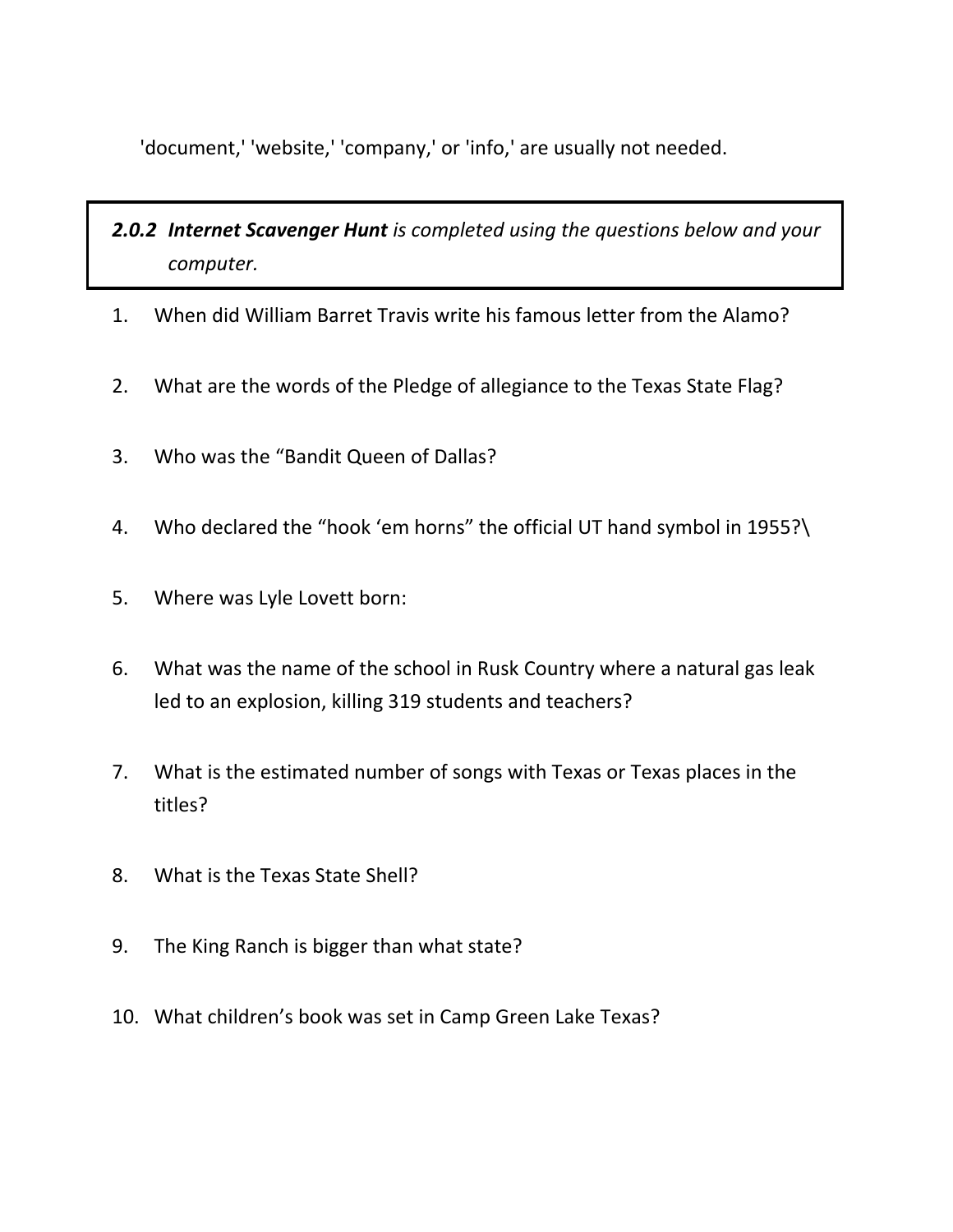#### **How to Evaluate a Web Page**

- 1. **Purpose: Why** was the page created? To:
	- o Inform
	- o Entertain
	- o Advertise or Sell a product or service
- o Influence views, beliefs, elections
- o Provide up-to-the-moment news
- o Personal enjoyment
- 2. **Sponsor/Owner:** On what type of Internet provider or organization does the page reside?
	- o Government agency
	- o Educational
	- o Business/Company
- o News bureau: television, newspaper, radio
- o Personal (Individual)
- o Association: Professional, Trade, Entertainment
- 3. **Organization and Content:** Is the page organized and focused? Is it well designed? Is the text well written? Are the links relevant and appropriate? Are the links evaluated?
- 4. **Bias--political or issue stance** (of the author or sponsor): Most web pages have an inherent bias that will impact the way information is conveyed on them. Is the author or sponsor:
	- o left/liberal?
	- o right/conservative?
	- o center?
- 5. **Date** of Production**/Revision:** When was the web page produced? When was it last revised? How up-to-date are the links? Are the links still viable?
- o a political action group or association?
- o a business?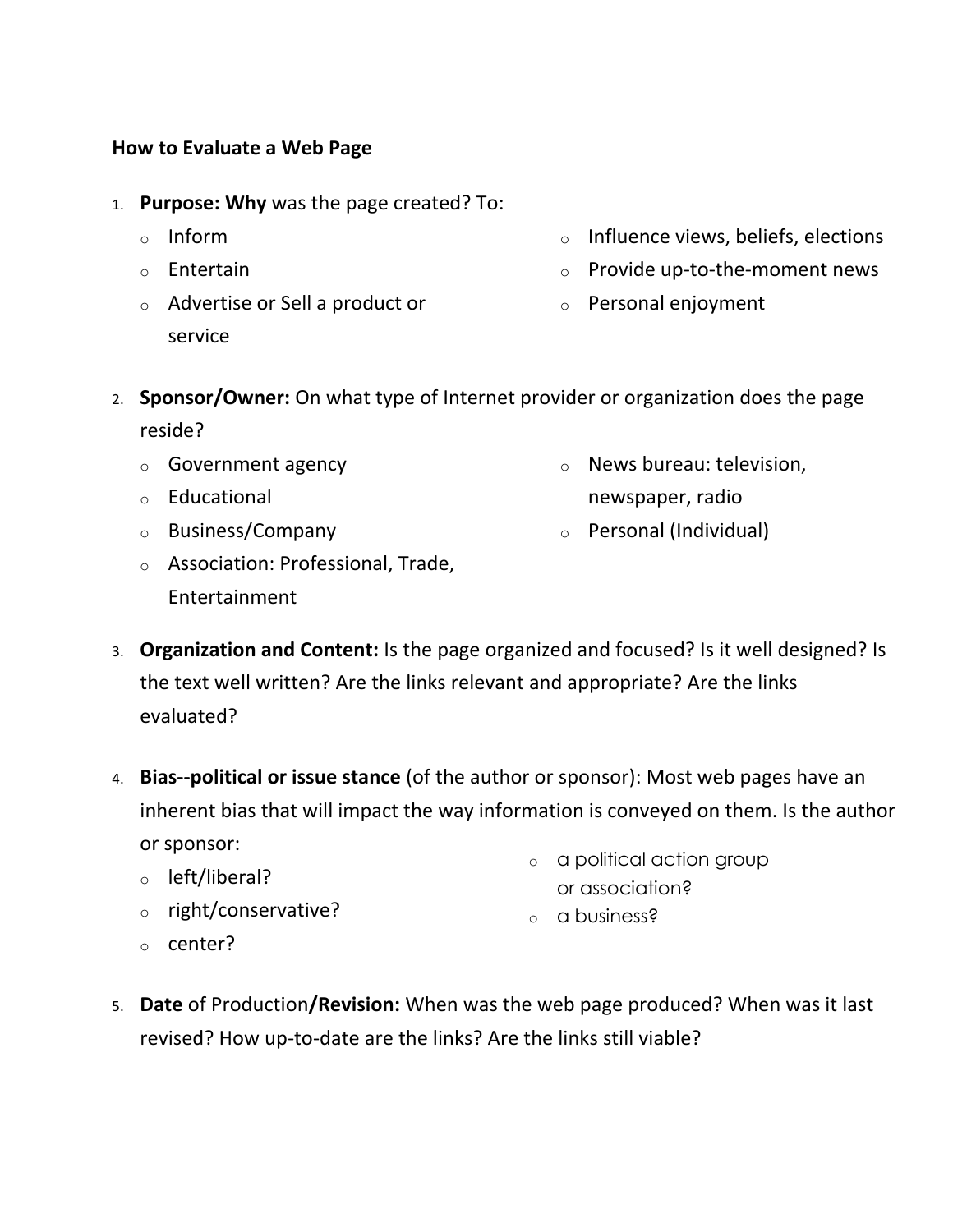- 6. **Usefulness**: Is the web page relevant to your search?
- 7. **Authority/Author** Who is responsible for the page? Is the author an expert in this field? What else has he/she written or produced? Does the author provide an e-mail address? How accurate is the provided information? Is a bias evident?
- 8. **Audience:** To what type of reader is the web page directed? Is the level appropriate for your needs? Is the page for:
	- o general readers?
	- o students (elementary, high school, college, graduate)?
	- o specialists or professionals?
	- o researchers or scholars?
- 9. **Coverage:** Does the page cover the topic comprehensively, partially or is it an overview?
- 10. **Illustrations:** Are the graphics clear in intent, relevant and professional looking? Do the graphics add to or enhance the content?
- 11. **Security** Are security and/or encryption systems employed when necessary?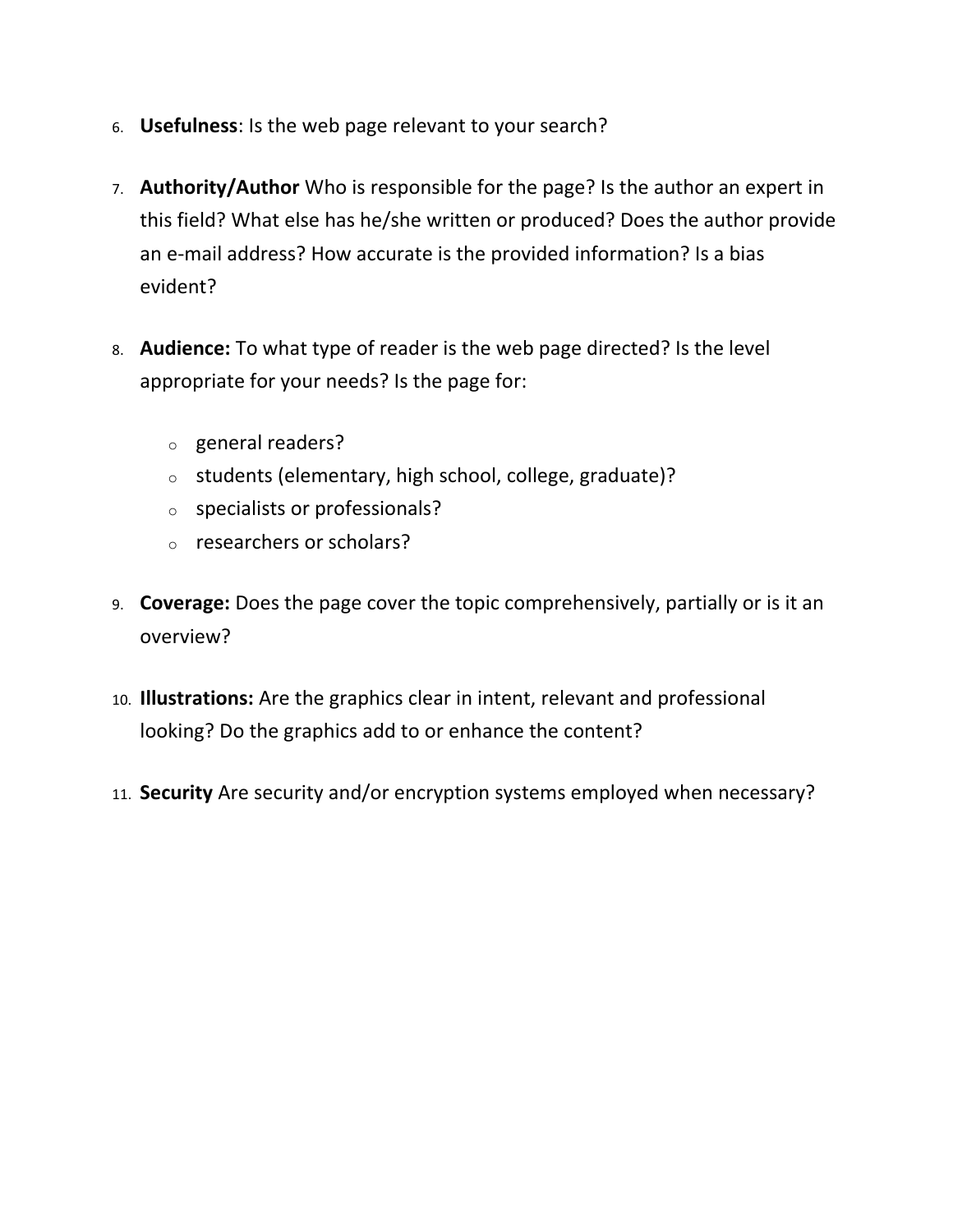# *2.0.3 Website Evaluation Rubric is completed using the questions below and your computer.*

# [HTTP://WWW.LOC.GOV/EXHIBITS/LEWISANDCLARK/LEWISANDCLARK.HTML](http://www.loc.gov/exhibits/lewisandclark/lewisandclark.html)

| <b>WEBSITE #1</b>    | $\mathbf{1}$ | $\overline{2}$ | 3 | $\overline{4}$ | 5 |
|----------------------|--------------|----------------|---|----------------|---|
| Purpose              |              |                |   |                |   |
| Sponsor/Owner        |              |                |   |                |   |
| Organization and     |              |                |   |                |   |
| Content              |              |                |   |                |   |
| Bias--political or   |              |                |   |                |   |
| issue stance         |              |                |   |                |   |
| Date of              |              |                |   |                |   |
| Production/Revision  |              |                |   |                |   |
| <b>Usefulness</b>    |              |                |   |                |   |
| Authority/Author     |              |                |   |                |   |
| Audience             |              |                |   |                |   |
| Coverage             |              |                |   |                |   |
| <b>Illustrations</b> |              |                |   |                |   |
| Security             |              |                |   |                |   |

NOTES: .................................................................................................................................

.............................................................................................................................................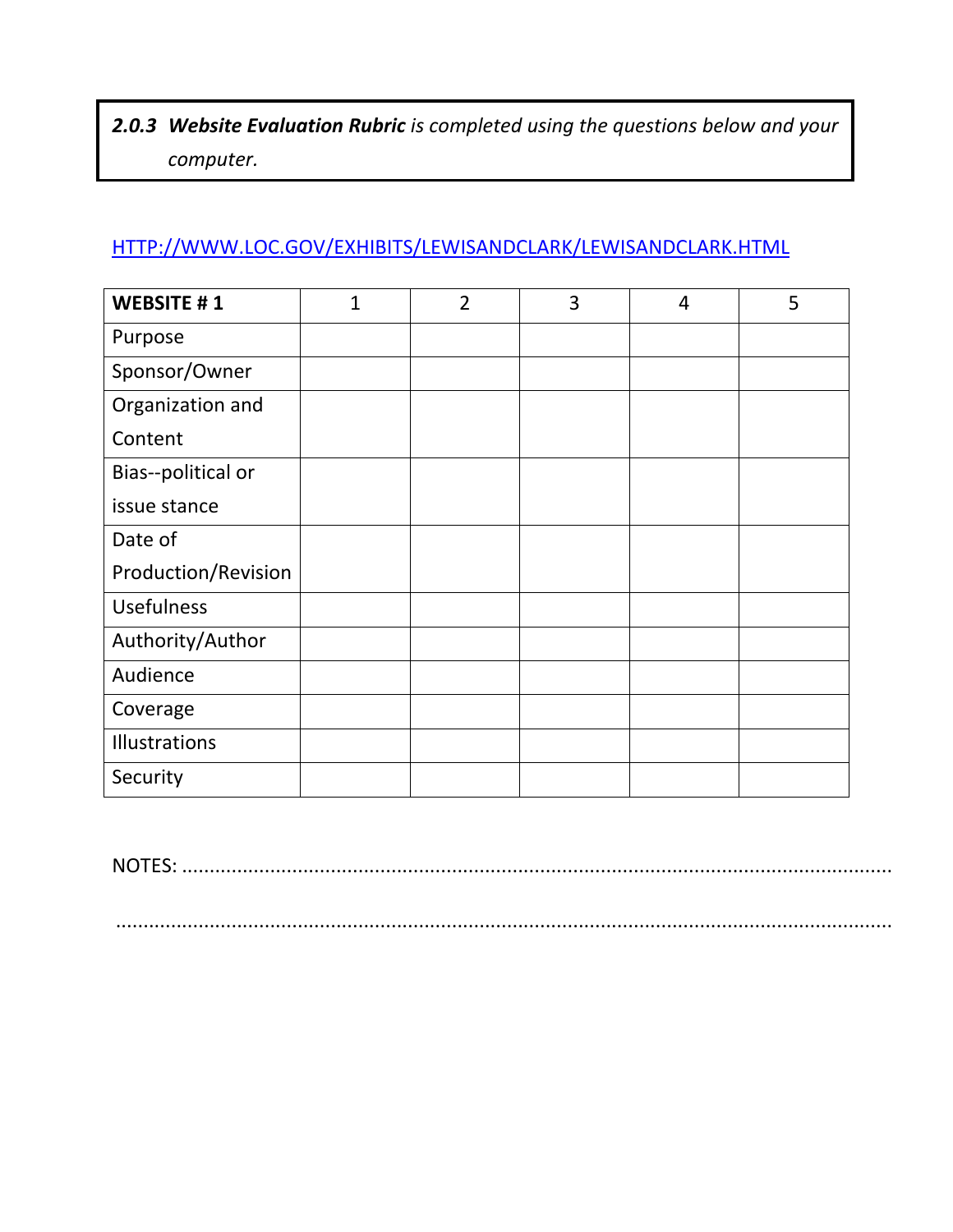## *2.0.3 Website Evaluation Rubric (Continued)*

## [HTTP://WWW.UNMUSEUM.ORG/UNMAIN.HTM](http://www.unmuseum.org/unmain.htm)

| <b>WEBSITE #2</b>   | $\overline{1}$ | $\overline{2}$ | 3 | $\overline{4}$ | 5 |
|---------------------|----------------|----------------|---|----------------|---|
| Purpose             |                |                |   |                |   |
| Sponsor/Owner       |                |                |   |                |   |
| Organization and    |                |                |   |                |   |
| Content             |                |                |   |                |   |
| Bias--political or  |                |                |   |                |   |
| issue stance        |                |                |   |                |   |
| Date of             |                |                |   |                |   |
| Production/Revision |                |                |   |                |   |
| <b>Usefulness</b>   |                |                |   |                |   |
| Authority/Author    |                |                |   |                |   |
| Audience            |                |                |   |                |   |
| Coverage            |                |                |   |                |   |
| Illustrations       |                |                |   |                |   |
| Security            |                |                |   |                |   |

NOTES: .................................................................................................................................

.............................................................................................................................................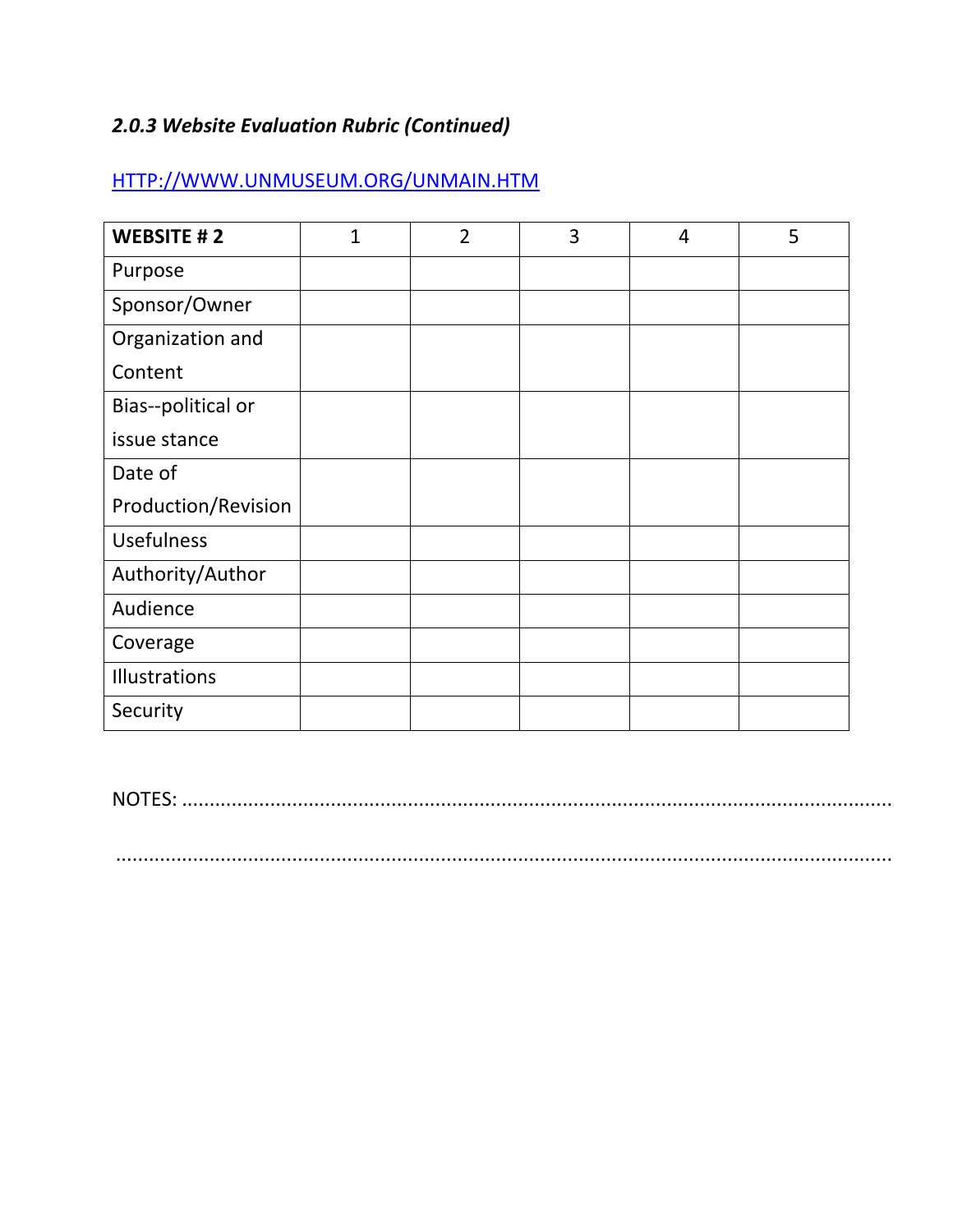#### *Internet Basics Terminology*

**Adware:** A malicious code that displays unsolicited advertising on your computer.

- **Blog:** A personal or professional journal kept on a Web site which is updated frequently. Blogs generally have a theme and can be private or public.
- **Chat room:** An online site used for social interaction, usually based on a topic or theme, where people with shared interests can "chat" with others.

**Content filtering:** Allows you to block internet access to certain types of content.

**Cookie (***tracking cookie, browser cookie, HTTP cookie)* **:** Cookies are small pieces of text stored that a web browser places on a user's computer.

**Cyberbully, cyber bullies, cyberbullying:** Bullying that occurs online.

- **Cyber crime:** Criminal activity that targets computers or uses online information to target real world victims.
- **Download:** Transfer material from a server or remote computer to your computer.
- **Email Signatures:** this is a block of text added at the end of emails. It often contains your full name, possibly your Job description, location, phone number, an inspirational thought etc.
- **File sharing:** Refers to the ability to store files either in a central place that can be shared with as few as one other person, or publicly.
- **Freeware:** This is software that is owned and copyrighted, but that the owner is giving away for free.

**Identity theft:** Stealing someone's identity in order to impersonate them.

**Malware:** stands for **Mal**icious soft**Ware** and is an umbrella term that includes any type of harmful code – "trojans", "worms", "spyware", "adware", etc that infiltrate a computer without consent of the computer user and are designed to damage the computer, collect information, or allow your computer to be subverted and used remotely to send spam etc.

Phishing**:** the attempt by people to impersonate a business in order to trick you into giving out your personal information.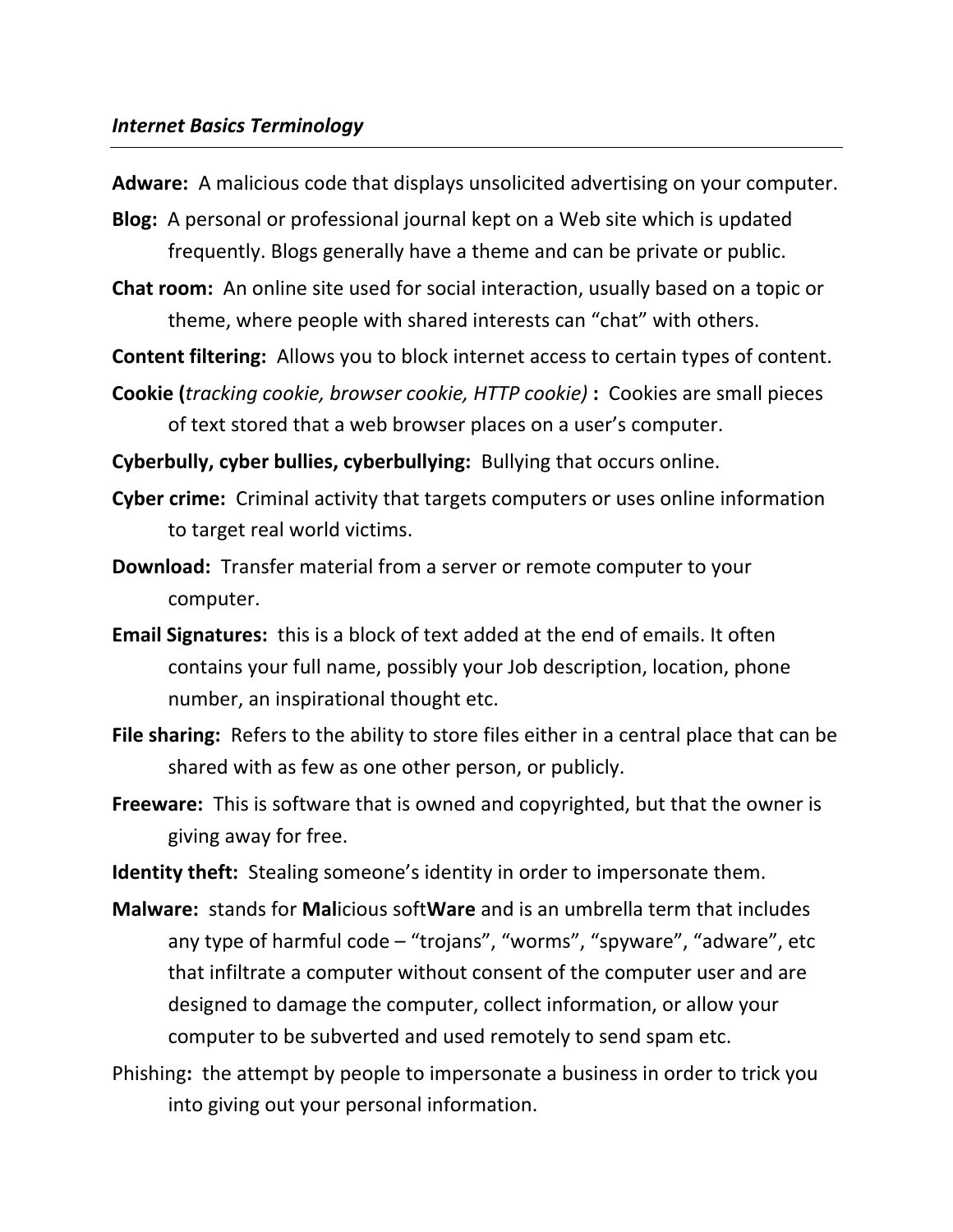**Posting:** Means to upload information to the web

**Scam:** to con, cheat, trick, swindle, others**.**

- **Shareware:** Shareware is method of product advertising that lets you 'try before you buy'. This type of software can be downloaded from the Internet or may be distributed as a CD and can be used free of charge.
- **Social networking:** Refers to a category of Internet applications to help connect friends, business partners, or other individuals together using a variety of tools
- **Spam:** Unsolicited e-mail attempting to sell you something. Also known as junk mail.
- **Spyware:** is stealthy software that leverages your Internet connection to collect information about you without your knowledge or consent and sends it back to whomever wrote the spyware program. Like adware it is often installed when you download 'freeware' or 'shareware' programs. Spyware may be looking for your banking information, personal information, etc. It is illegal and pervasive.
- **URL:** (Uniform Resource Locator) refers to a unique internet address of a file or destination. To find a particular site or document you type the URL into the browser window and the browser will bring up that particular address.
- **Virus**:a computer program which can duplicate itself and spread from one computer to another.
- **Web Page**:a document on the web. Each web page has a unique URL.

**Web Site**:a group of related web pages.

**Web Server**:computers connected to the Internet that host web sites.

*11 Tips for Safe Online Shopping* 

These tips have been abbreviated for the sake of space. Read the full text at http://www.pcmag.com/article2/0,2817,2373131,00.asp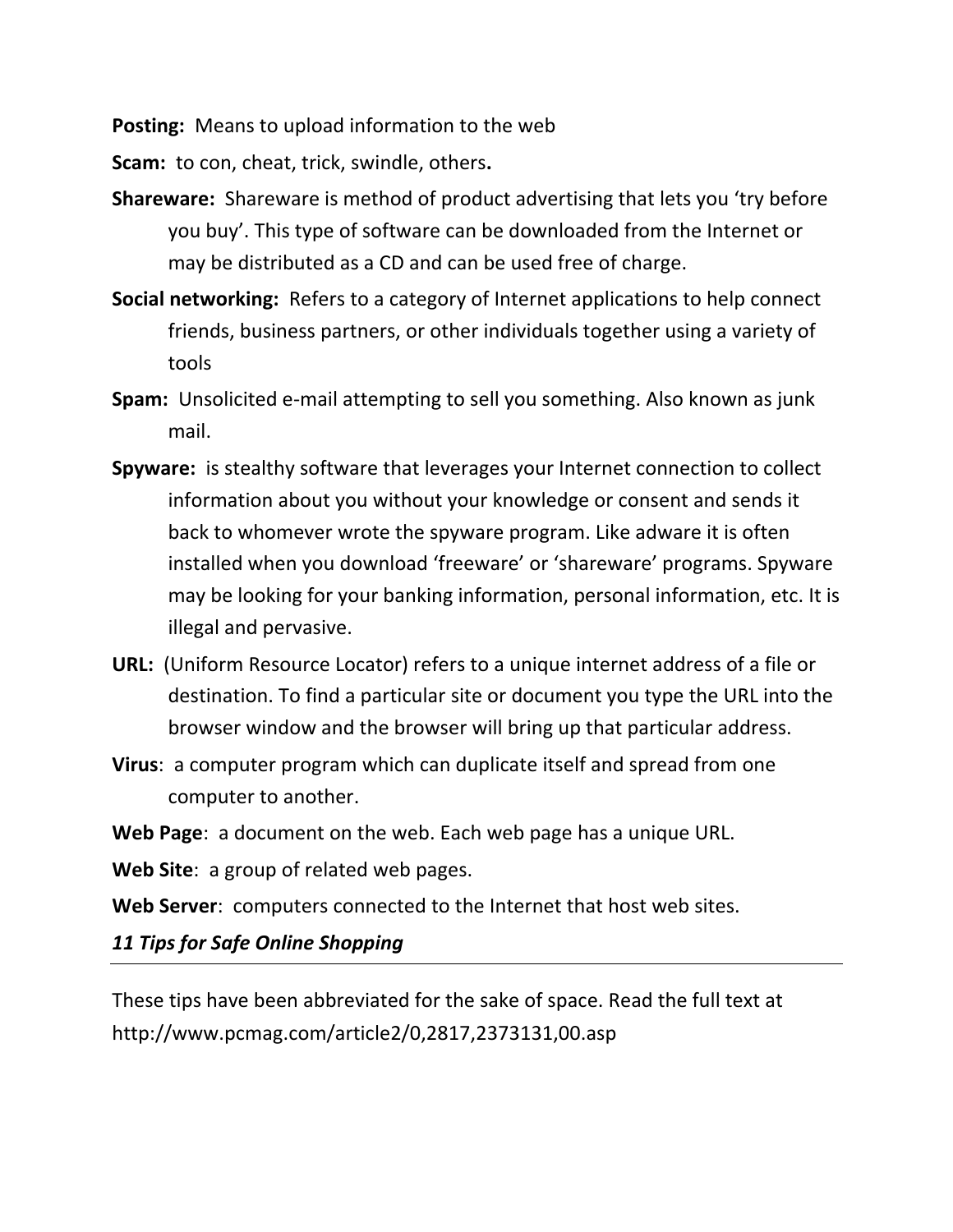- 1. **Use Familiar Websites:** Start at a trusted site rather than shopping with a search engine.
- 2. **Look for the Lock:** Never ever, ever buy anything online using your credit card from a site that doesn't have SSL (secure sockets layer) encryption installed at the very least. You'll know if the site has SSL because the URL for the site will start with HTTPS:// (instead of just HTTP://). An icon of a locked padlock will appear, typically in the status bar at the bottom of your web browser, or right next to the URL in the address bar.
- 3. **Don't Tell All:** No online shopping store needs your social security number or your birthday to do business. When possible, give the least amount of information possible.
- 4. **Check Statements:** Go online regularly and look at electronic statements for your credit card, debit card, and checking accounts. If you see something wrong, pick up the phone to address the matter quickly.
- 5. **Inoculate Your PC:** You need to protect against malware with regular updates to your anti-virus program.
- 6. **Use Strong Passwords:** We like to beat this dead horse about making sure to utilize strong passwords, but it's never more important than when banking and shopping online.
- 7. **Think Mobile:** There's no real need to be any more nervous about shopping on a mobile device than online. The trick is to use apps provided directly by the retailers, like Amazon, Target, etc.
- 8. **Avoid Public Terminals:** Hopefully we don't have to tell you it's a bad idea to use a public computer to make purchases, *but we still will. If you do, just remember to log out every time you use a public terminal, ev*en if you were just checking email.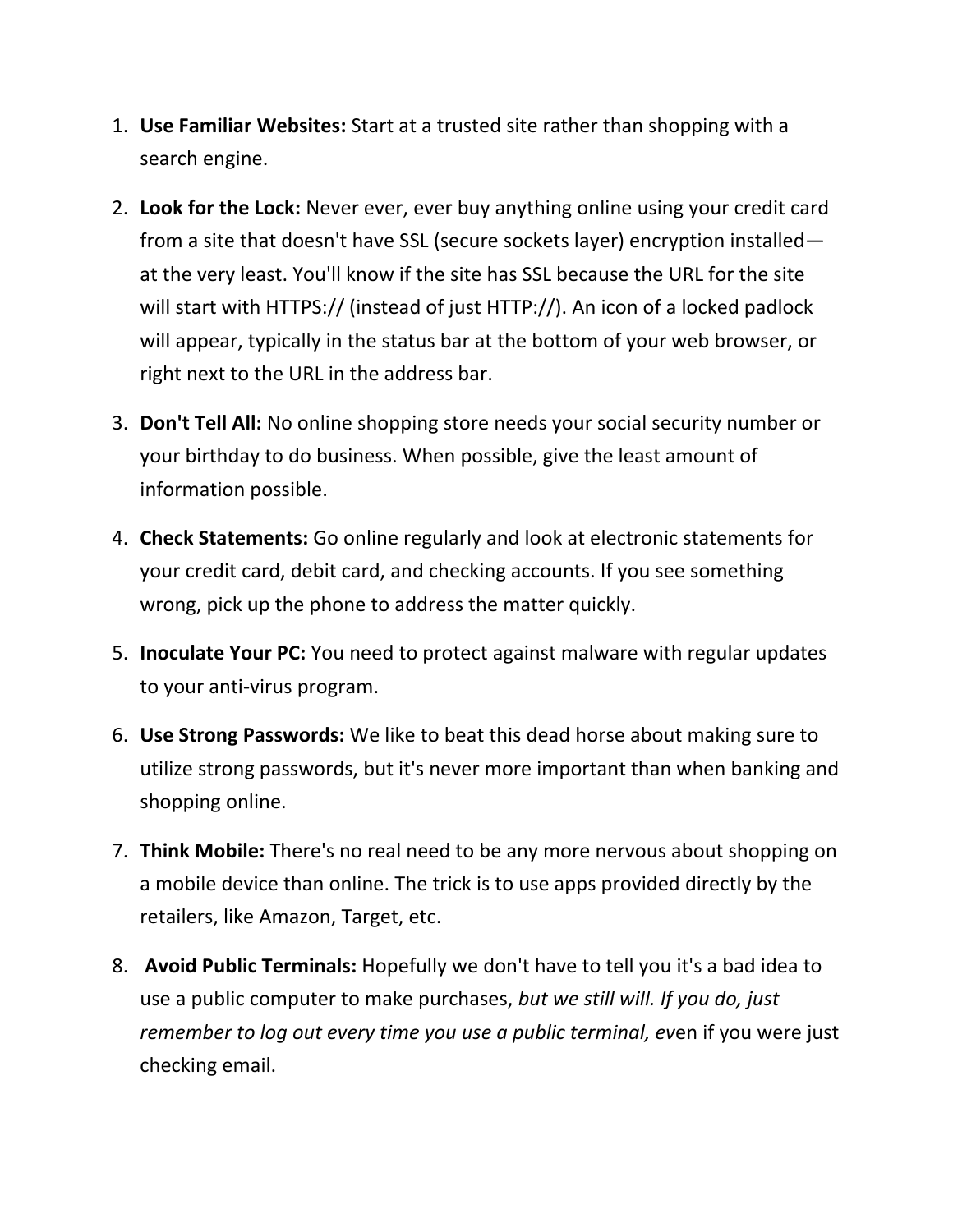- 9. **Privatize Your Wi-Fi:** If you do decide to go out with the laptop to shop, you'll need a Wi-Fi connection. Only use the wireless if you access the Web over a virtual private network (VPN) connection.
- 10.**Count the Cards:** Gift cards are the most requested holiday gift every year, and this year will be no exception. Stick to the source when you buy one; scammers like to auction off gift cards on sites like eBay with little or no funds on them.
- 11.**Know What's Too Good to Be True:** Skepticism, in most cases, can go a long way toward saving you from a stolen card number.

### *Social Networking Safety (from AARP)*

Social networking websites such as MySpace, Facebook, Twitter and Windows Live Spaces are services people can use to connect with others and to share information such as photos, videos and personal messages. As the popularity of these social sites grows, so do the risks of using them.

- 1. **Use caution when you click links** that you receive in messages from your friends on your social website. Treat links in messages on these sites as you would links in email messages.
- 2. **Know what you've posted about yourself.** A common way that hackers break into financial or other accounts is by clicking the "Forgot your password?" link on the account login page. To break into your account, they search for the answers to your security questions, such as your birthday, home town, high school class or mother's middle name.
- 3. **Don't trust that a message is really from who it says it's from.** Hackers can break into accounts and send messages that look like they're from your friends, but aren't. If you suspect that a message is fraudulent, use an alternate method to contact your friend to find out.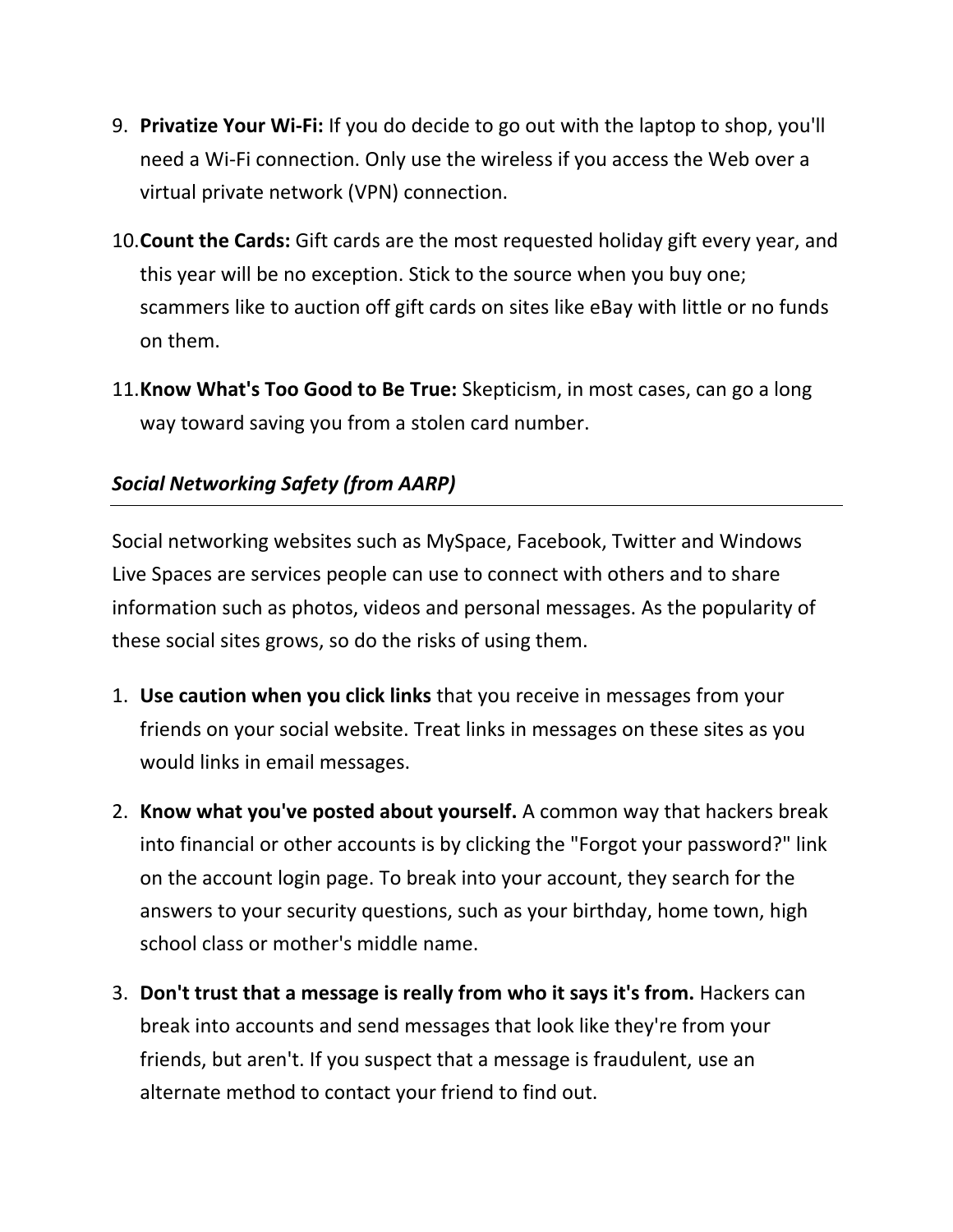- 4. **To avoid giving away email addresses of your friends, do not allow social networking services to scan your email address book.** When you join a new social network, you might receive an offer to enter your email address and password to find out if your contacts are on the network. The site might use this information to send email messages to everyone in your contact list or even everyone you've ever sent an email message to with that email address. Social networking sites should explain that they're going to do this, but some do not.
- 5. **Type the address of your social networking site directly into your browser or use your personal bookmarks.** If you click a link to your site through email or another website, you might be entering your account name and password into a fake site where your personal information could be stolen.
- 6. **Be selective about who you accept as a friend on a social network.** Identity thieves might create fake profiles in order to get information from you.
- 7. **Choose your social network carefully.** Evaluate the site that you plan to use and make sure you understand the privacy policy. Find out if the site monitors content that people post. You will be providing personal information to this website, so use the same criteria that you would to select a site where you enter your credit card.
- 8. **Assume that everything you put on a social networking site is permanent.** Even if you can delete your account, anyone on the Internet can easily print photos or text or save images and videos to a computer.
- 9. **Be careful about installing extras on your site.** Many social networking sites allow you to download third-party applications that let you do more with your personal page. To download and use third-party applications safely, take the same safety precautions that you take with any other program or file you download from the Web.